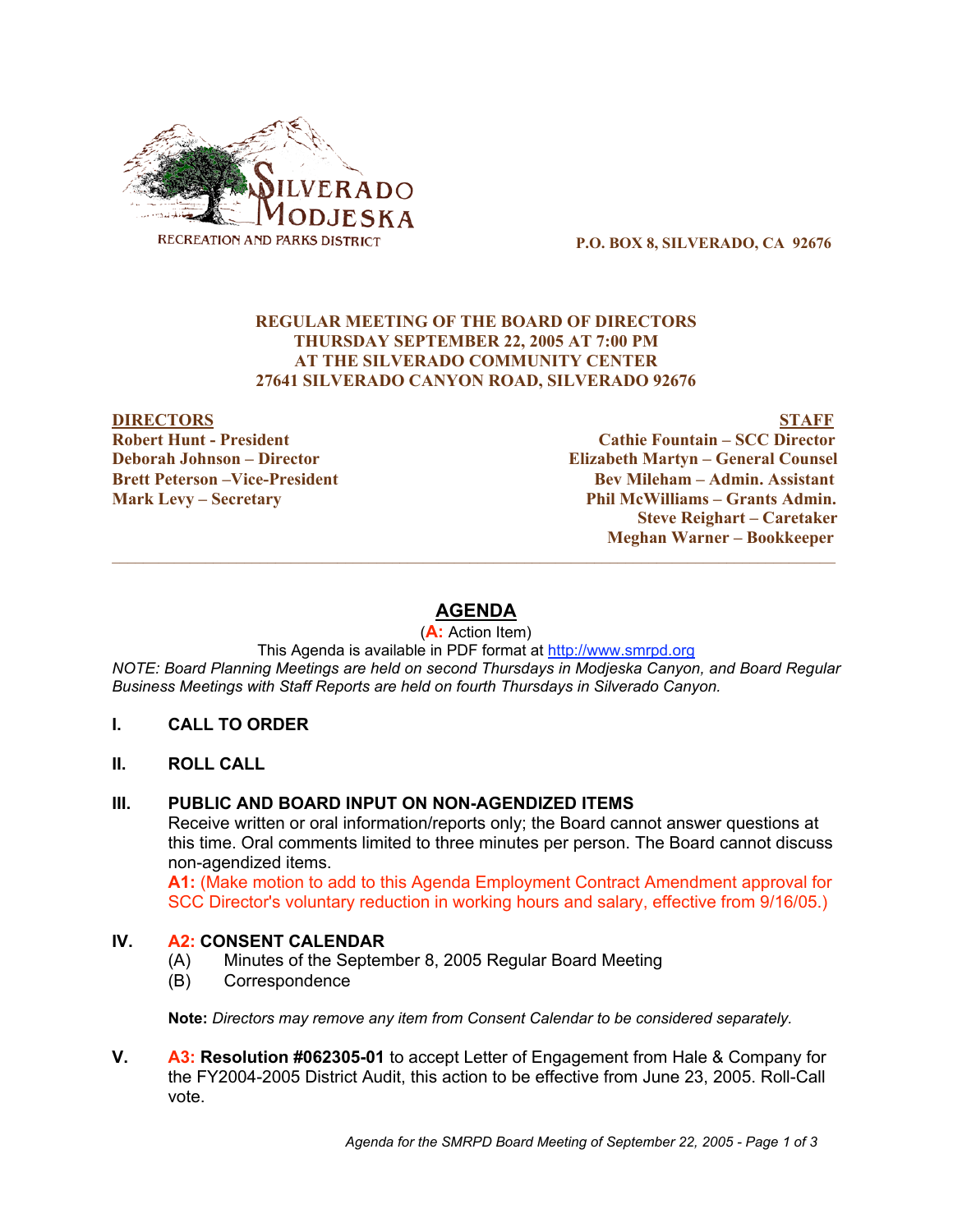# **VI. PAYMENT OF DISTRICT BILLS**

- (A) Approval of Payment Requests totaling **\$3,884.11**:
- **A4:** Transmittal 09-05D for \$100.00 total for Directors' compensation

 **f**or the Regular Board Meeting of September 8, 2005 to:

| Director Levy | \$50.00 |
|---------------|---------|
| Director Hunt | \$50.00 |

**A5:** Transmittal 09-05E for \$3,784.11 total to: Meghan Warner \$225.00 Invoice #05-76 (BOOKKEEPER) Phil McWilliams \$250.00 Invoice 08/2005, (GRANTS ADMINISTRATOR) County of Orange  $$500.00$  Invoice #222557, LAFCO levy SCE \$739.11 Invoice dated 9/9/2005 Richard L. Hale, CPA \$1,512.50 Invoice dated 8/31/05 (AUDITOR) Home Depot  $$42.50$  Invoice dated 9/5/05 K.J. Snyder (Landscaping) \$515.00 Invoices #5282 and #5260

## **VII. SILVERADO CHILDREN'S CENTER DIRECTOR'S REPORT**

(To be presented by the *ad hoc* Children's Center Committee in Section XI.(F).)

## **VIII. CARETAKER'S REPORT**

- (A) Status of bids for removing and thinning brush along the roadside edge of Modjeska Park.
- (B) Discussion of request by Marc Grossman of Modjeska regarding rebuilding of the gazebo above Modjeska Park and adding a plaque in memory of long time Modjeska resident Jennie Richards, who passed away this year. Determine whether the gazebo is located on District property.

## **IX. GRANTS ADMINISTRATOR'S REPORT**

- (A) Report on Grants status.
- (B) Report on attendance at the Local Government Commission's Resource Conservation event with Director Peterson and other community members.
- (C) Roof repair of Modjeska Community Center.

## **X. OTHER DISTRICT BUSINESS**

- (A) **A6:** Elect an interim Board Treasurer to fill the position until the annual election of Board Officers in December, 2005.
- (B) **A7:** Set procedure and timetable for appointing a replacement Director to fill the current open spot on the Board.
- (C) **A8:** Determine how best to complete a Budget for FY 2005-2006 in as short a time period as possible since it is now past the due date for completion.